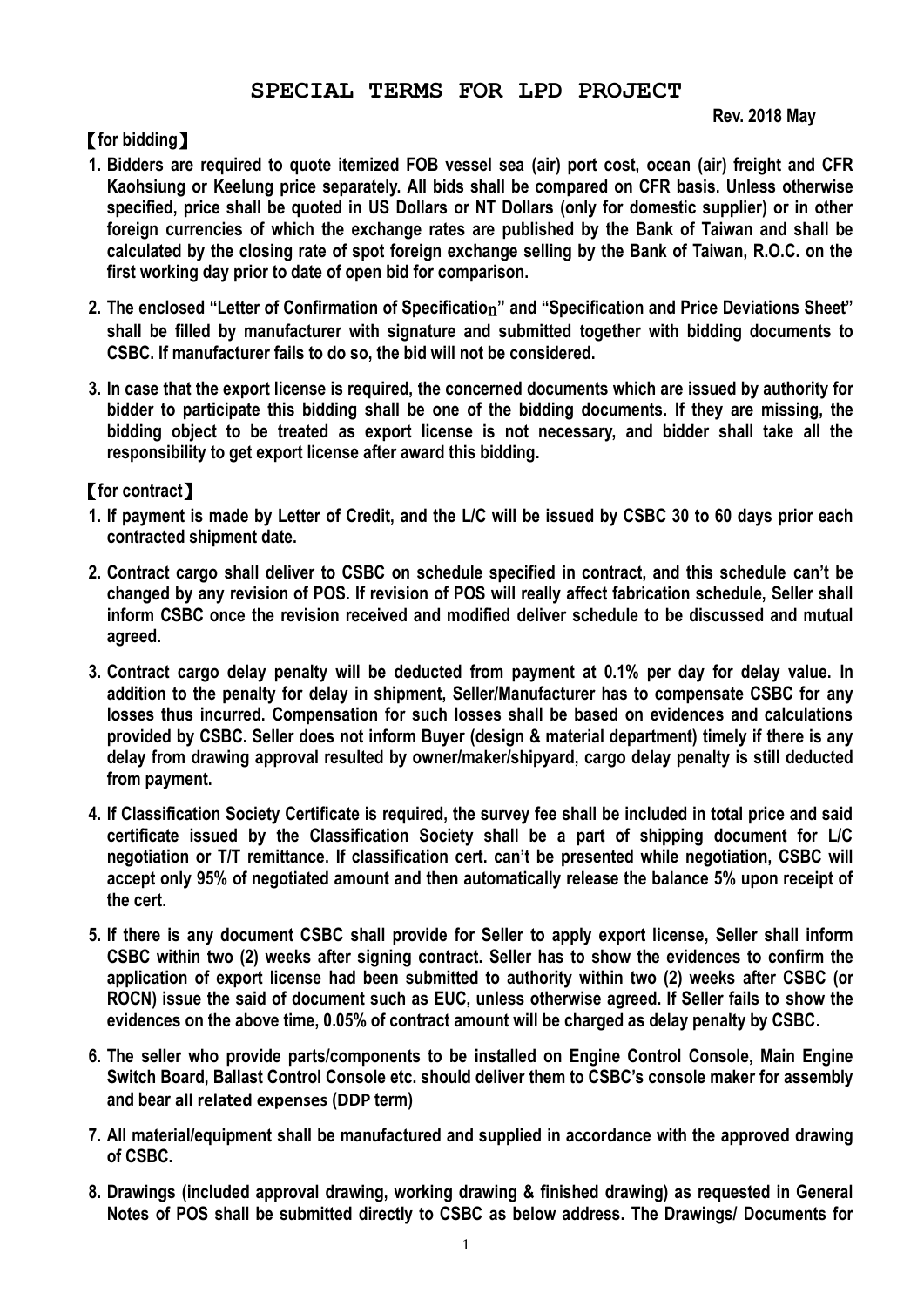**approval and for working shall be mailed by courier service (Fax or E-Mail can be sent concurrently in order to shorten approval time).**

**For the vessels to be built in CSBC Kaohsiung Shipyard: All drawings to be addressed to: #3, Jhonggang Rd, Siaogang District, Kaohsiung, Taiwan, R.O.C. Attn: Director of Design Department. E-mail: 1250@csbcnet.com.tw, Tel:886-7-8010111 ext.2500, Fax:886-7-803-3135**

**For the vessels to be built in CSBC Keelung Shipyard:**

**Approval/working drawings to be addressed to: #.3, Jhonggang Rd, Siaogang District, Kaohsiung, Taiwan,R.O.C. Attn: Director of Design Department.**

**E-mail: 1250@csbcnet.com.tw, Tel:886-7-8010111 ext.2500, Fax:886-7-803-3135**

**Finished drawings to be addressed to: # 224, Ho-E Road, Ho Ping Island, Keelung, Taiwan, R.O.C. Attn: Manager of Engineering & Design Section. E-mail: 101757@csbcnet.com.tw, Tel:886-2-2463-1021 ext.2441, Fax:886-2-2462-2824**

**9. Seller shall submit drawings to CSBC design department for approval and for working on schedule as specified in POS after receiving order/contract from CSBC, If there is any information which CSBC shall provide for Seller to prepare drawings, Seller shall inform CSBC design department actively, and this will not be excuse for any delay.**

**If Seller/Manufacturer fails to follow the submitting schedule of drawings, a penalty payment must be made by Seller to CSBC on the basis of 0.1% of contract value per ship for each day's delay, but not to exceed total 5% of contract value per ship. Delay penalty, if any, shall be deducted from the amount of contract. Meanwhile, CSBC reserves the right to terminate the Contract if such delay of submitting drawings has occurred more than thirty (30) days.**

- **10. Each of CSBC's Hull No. shall be clearly marked or labeled on equipment. Each separate package, if any, must be marked or labeled on the outside packing indicating the name of supplies, CSBC Hull Number, Invitation No. and Contract No. for CSBC identification.**
- **11. Guarantee:**

**Seller and Manufacturer shall guarantee for at least two (2) years or as ship contract's stipulation after CSBC's delivery of the ship to the ship's owner that the supplies they delivered under this Invitation/Contract shall be free from any defects in design, material and workmanship. In case any damage or failure might occurred during this period (Claim advice within 30 days after guarantee is still valid), the Seller and Manufacturer are obliged to replace or repair the defective parts free of charge, and effect replacement shipment to the port(s) nominated by CSBC, all expenses thus incurred for such repair or replacement including meal, accommodation (lodging), traffic fee (air ticket etc.) & labor fee etc. shall be paid by Seller. And extend the guarantee period up to 12 months from the date such replacement and/or repair are effected, but this period shall in no case exceed 24 months from the date of delivery of the ship.**

**The seller shall indemnify and hold the buyer free and harmless against and from any and all liabilities, lossed, costs, damages, fees of attorney and other expenses (the "Damages") which the buyer may sustain or incur in consequence of the transactions contemplated herein. The seller shall upon demand pay the buyer the damages sustained by the buyer unless the seller may provide sufficient evidences to prove the damages sustained by the buyer are not resulted from such transactions.**

**12. One month prior to fabricating start, Seller/Manufacturer shall prepare the mile stone of manufacturing process including Material allocation, assembly and shop test, and inform Q.A. Department (Fax:886-7-8031320), (Kaohsiung) of CSBC in writing, copy of which to Material Department (Kaohsiung) of CSBC, for attending the inspection/test, the test procedure shall also be submitted one month prior to shop test, WHILE THE TEST SCHEDULE TO BE NOTIFIED 15 DAYS PRIOR TO SHOP TEST, If Seller/Manufacturer fails to do so or shop test, Seller/Manufacturer shall be responsible for all consequences thus incurred and pay the compensate for all losses claimed by**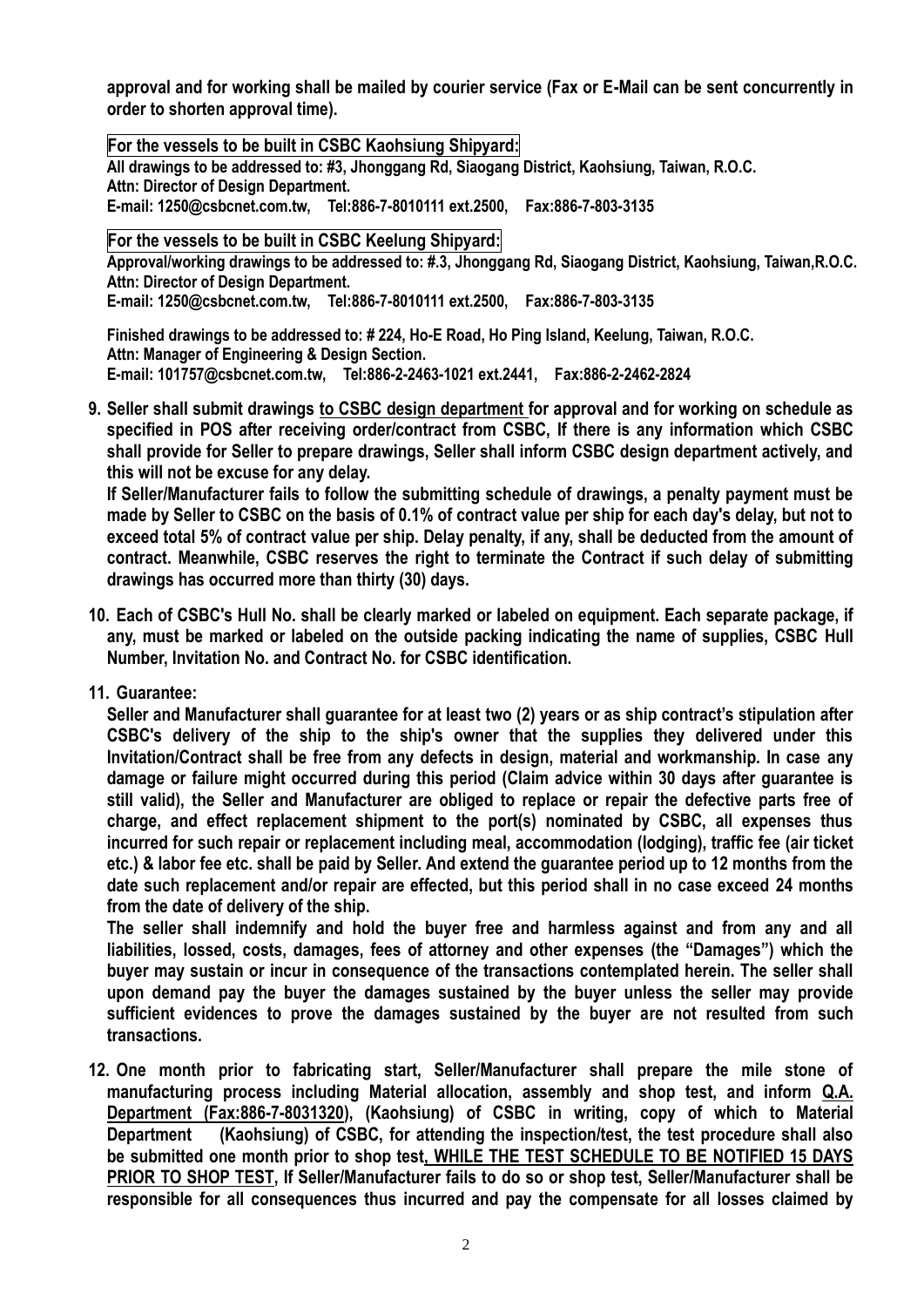**CSBC and Ship-owner. Besides, if Seller/Manufacturer provides inconsistent or counterfeit shop test record, CSBC shall have the right to terminate the contract and eliminate his right for future bid.**

- **13. CSBC has the right to appoint independent surveyor to inspect the supplies covered by the contract during the process of manufacturing and/or prior to delivery. The scope of inspection to be stated in the specification or in CSBC's letter of appointment. If the supplies are found not in conformity with specifications & requirements of the contract, CSBC shall have the right to terminate the contract.**
- **14. For a Contract signed on FOB basis, Seller/Manufacturer is requested to contact CSBC's designated shipping company for shipment arrangement of the contracted supplies at least 30 days prior to the date when cargo is ready. In any case supplies are not ready for loading on schedule, any charges claimed by the shipping company shall be borne by Seller/Manufacturer.**
- **15. Within two weeks after receiving CSBC's notice of defect(s), non-conformity or shortage, the Seller shall at its own expenses, dispatch replacement(s) with new supplies or make up the shortage by airlift. Seller shall also bear all expenses, fees and charges as specified in Part two "Article 20" of General Terms and Conditions of Contract.**
- **16. In case the first shipment has been found non-conformity to contract requirements. CSBC may have the right to terminate the Contract for remaining shipments unconditionally and the Seller has to compensate CSBC all losses thus incurred without recourse.**
- **17. Should any defects in design/workmanship be found out during sea trail or on-board test, seller/maker should dispatch engineers free of charge for trouble-shooting.**
- **18. In case of service engineer is stipulated or listed as an option item in contract, CSBC will declare the commission schedule at least ten (10) days before and Seller/Manufacturer shall dispatch experienced service engineer to fulfill CSBC's requirement. If Seller/Manufacturer fails to dispatch service engineer according to CSBC's request and without CSBC's agreement, penalty will be deducted from payment at twice of service rate per day per man or USD 4,000 per day per man which is maximum for delay days.**
- **19. All other terms and conditions are in accordance with CSBC General Terms and Conditions as per attachment. CSBC has the right to award the contract of this inquiry under the stipulation of building contract between OWNER & CSBC.**
- **20. If there is any contradiction among Special Terms and General Terms and Conditions, the priority shall be: (1) Special Terms, (2) General Terms and Conditions.**
- **21. Notice for package requirement:**

**All loading charge (if any) shall be on seller's account, i.e. FI & ST term to be performed by seller. Supplies covered by this contract shall be packed in such a manner as will be adequate for sea-borne or air-borne export shipment. The packing for sea-borne shipment must be sufficient to secure safe arrival at destination fully covering such overseas shipping hazards as rough handling and possible corrosion due to exposure to salt atmosphere, sea water spray or open storage. For any loss or damage in transit attributable to improper packing, compensation shall be paid to CSBC by Seller.**

**Special package requirement:**

- **(1) the interior surface of package for equipment/material shall be water proof and put the desiccant in the interior of package.**
- **(2) to seal the plate/waterproof tape on the opening joint of piping of junction box.**
- **(3) please note that for fragile cargo, it is necessary to pack with strength cushion for protection.**
- **(4) the anti-corrosion treatment to be applied on the easy corrosion portion/components (no painting portion)**
- **(5) the professional protection treatment to be applied for special instruments/equipment/materials etc..**
- **(6) If cargo is shipped by container vessel and container was caused dirty or damage, seller shall burden the container cleaning or repaired fee.**
- **22. Special statement of shipping documents**